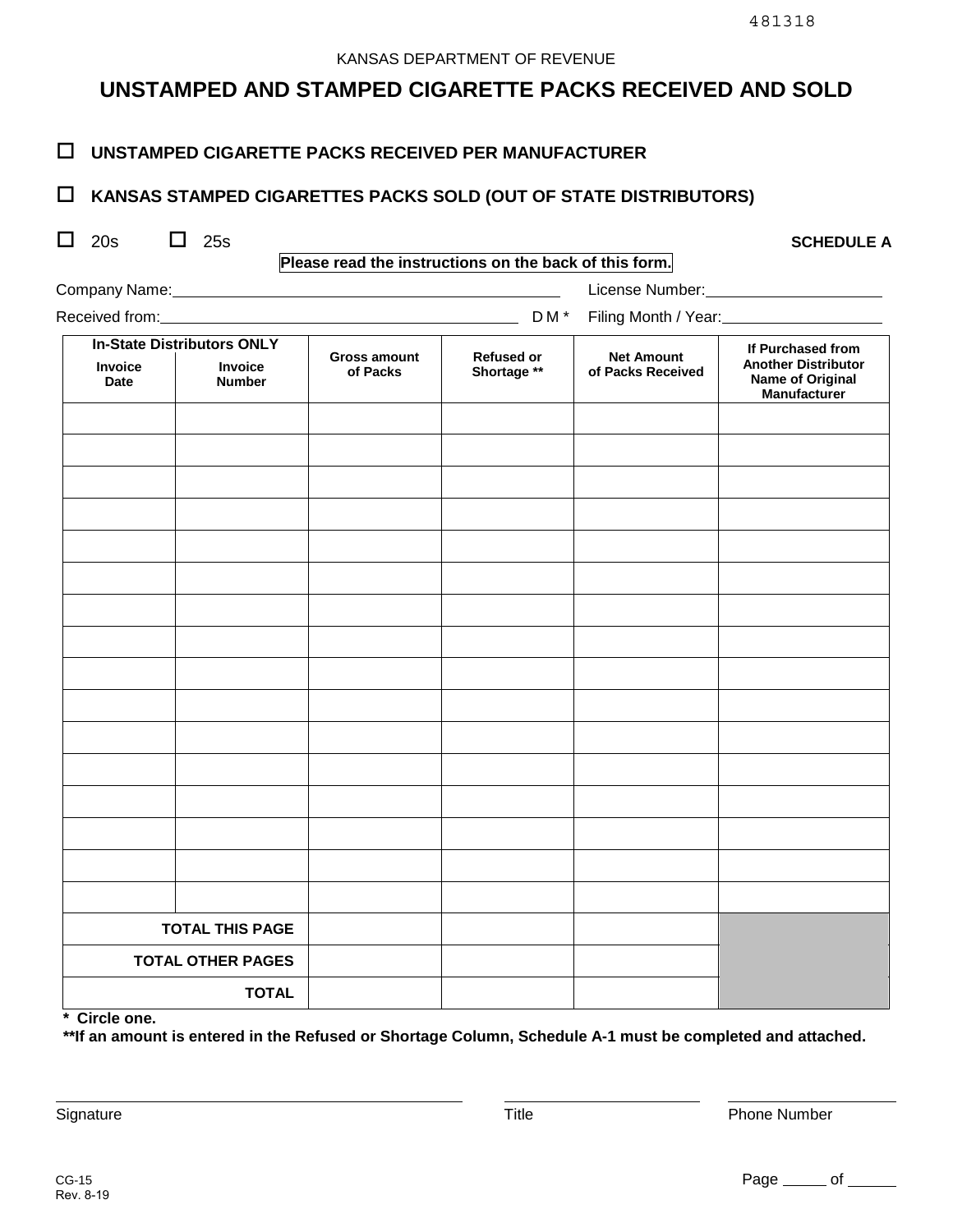## **UNSTAMPED CIGARETTE PACKS RECEIVED PER MANUFACTURER AND KANSAS STAMPS AFFIXED TO PACKS (OUT-OF-STATE DISTRIBUTORS)**

#### **MANUFACTURERS**

Complete this form for each manufacturer or out-of-state distributor you purchase unstamped cigarettes from. If you purchase from an out-of-state distributor, you must supply the *original manufacturer's name*. If the original manufacturer is a NPM, you must provide the brand families you purchased. You must provide one copy of an invoice if you purchase from a NPM or an out-of-state distributor.

- 1. Check the box next to Unstamped Packs Received per Manufacturer.<br>2. Check the appropriate box for 20s or 25s. Use a separate sheet for ea
- 2. Check the appropriate box for 20s or 25s. Use a separate sheet for each.
- 3. Enter your company's name and license number.
- 4. Enter the name of the manufacturer or distributor you received the cigarettes from. If the original manufacturer is a NPM, you must complete a Schedule MSA. Please see www.ag.ks.gov/tobacco for the PM and NPM lists.
- 5. Circle **D** if the company you purchased from is a Distributor or **M** if the company you purchased from is a Manufacturer.
- 6. Enter the Filing month and year.<br>7. Enter the date of the invoice fron
- Enter the date of the invoice from the manufacturer or distributor.
- 8. Enter the invoice number from the manufacturer or distributor.
- 9. Enter the gross amount of cigarette packs you received under the invoice.<br>10. Enter the number of packs that you refused or were shorted under the invo
- Enter the number of packs that you refused or were shorted under the invoice. You must attach a Schedule A-1.
- 11. Enter the net amount of cigarette packs you received under the invoice.
- 12. Enter each invoice you receive from the named manufacturer or distributor for the reporting month as above. Use another sheet if needed.
- 13. Enter the name of the original manufacturer if you purchased the cigarettes from another distributor.
- 14. Enter the page number if you use more than one page per manufacturer or distributor.
- 15. Sign the form attesting that the figures on this form are true and correct.<br>16. Enter your title with your company.
- 16. Enter your title with your company.<br>17. Enter your phone number.
- Enter your phone number.

#### **OUT-OF-STATE DISTRIBUTORS**

Complete this form for the Kansas cigarette tax stamps that are affixed to packs during the reporting month. If you purchase from another distributor, you must supply the *original manufacturer's name* and brand families purchased *if* they are a NPM. This form reports who you purchased from.

- 1. Check the box next to Kansas Stamped Cigarettes Sold.<br>2. Check the appropriate box for 20s or 25s. Use a separate
- 2. Check the appropriate box for 20s or 25s. Use a separate sheet for each.
- 3. Enter you company's name and license number.
- 4. Enter the name of the manufacturer or distributor you received the cigarettes from. If the original manufacturer is a NPM, you must complete a Schedule MSA. Please see www. ag.ks.gov/tobacco for the PM and NPM lists.
- 5. Circle **D** if the company you purchased from is a Distributor or **M** if the company you purchased from is a Manufacturer.
- 6. Enter the Filing month and year.
- 7. Enter the number of cigarette packs that you stamped for Kansas from the manufacturer or distributor named above in the Net Amount of Packs Received column.
- 8. Enter the page number if you use more than one page per manufacturer or distributor.<br>9. Sign the form attesting that the figures on this form are true and correct.
- Sign the form attesting that the figures on this form are true and correct.
- 10. Enter your title with your company.
- 11. Enter your phone number.

Submit this report and all Schedules and/or supporting documentation to the Kansas Department of Revenue by the 10<sup>th</sup> day of the month following the reporting month to: Cigarette Tobacco, PO Box 750680, Topeka, KS 66625-0680

If you have any questions or need additional assistance, please contact our office at 785-368-8222, choose option 5 followed by option 4 from 8 a.m. to 4:45 p.m., Monday through Friday, and email us at: **[kdor\\_cigtob@ks.gov](mailto:kdor_cigtob@ks.gov)**, or if needing forms visit our website at: **[http://www.ksrevenue.](https://www.ksrevenue.org/bustaxtypescig.html)gov/bustaxtypescig.html**.

#### **CIGARETTES IMPORTED INTO THE UNITED STATES**

Per K.S.A. 79-3395, you must file the following information if you import cigarettes into the United States.

- 1. A copy of the permit issued pursuant to the internal revenue code, 26 U.S.C. 5713, to the person importing such cigarettes into the United States allowing such person to import such cigarettes.
- 2. A copy of the customs form containing, with respect to such cigarettes, the internal revenue tax information required by the U.S. bureau of alcohol, tobacco and firearms.
- 3. A statement signed by such person under penalty of perjury, which shall be treated as confidential, identifying the brands and brand styles and the quantity of each, who supplied the cigarettes and the person or persons, if any, to whom such cigarettes have been conveyed for resale.
- 4. A statement, signed by an officer of the manufacturer or importer under penalty of perjury, certifying that the manufacturer or importer under penalty of perjury, certifying that the manufacturer or importer has complied with (1) the package health warning and ingredient reporting requirements of the federal cigarette labeling and advertising act, 15 U.S.C 1333 and 1335a, with respect to such cigarettes; and (2) the provisions of K.S.A. 50-6a01 et seq., and amendments thereto, including a statement indicating whether the manufacturer is, or is not, a participating tobacco product manufacturer within the meaning of K.S.A. 50-6a01 et seq., and amendments thereto.